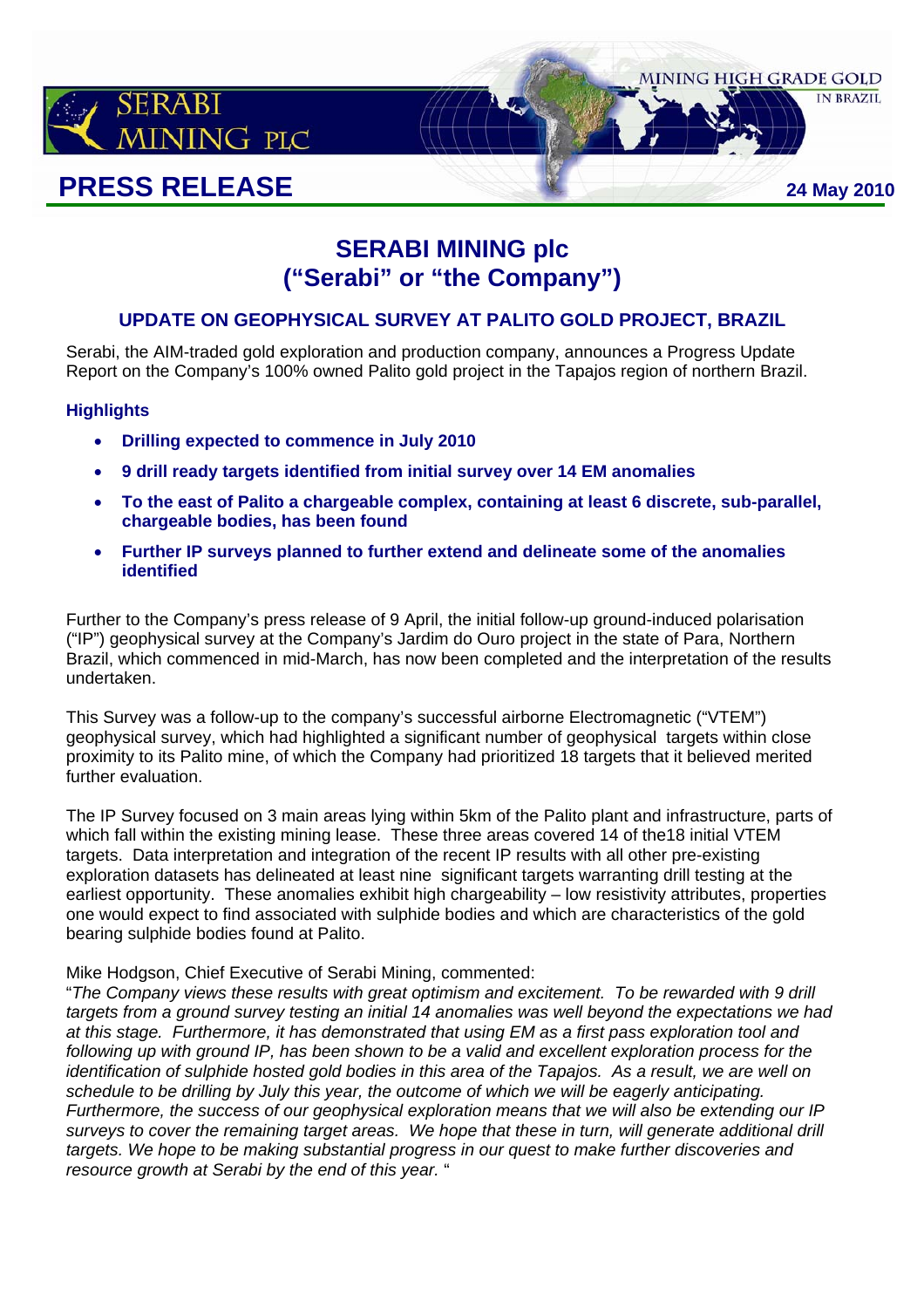The survey was divided into 3 discrete areas, identified as the TZ1, located to the north of the Palito Mine, TZ2, located south east of Palito and TZ3 located to the south. A diagram is appended to this release for reference purposes.

In the TZ1 area 5 significant, highly conductive - low resistivity anomalies were identified. One of these is a large anomaly lying within the historical "Pele" area. The Pele area has seen significant past garimpeiro surface gold mining activity and is associated with a geochemical anomalism. Additionally a low resistivity anomaly was found with a strike length of 800m which may represent a different style of mineralisation to Palito. Significantly, this corresponds to the historic Tatu Garimpo trend, where the company has previously discovered rock chip samples with gold grades up to 191g/t from quartz - magnetite veining considered to be from within a brittle fault zone, with minimal or no sulphide association.

The results also identified a further three chargeability anomalies which follow and lie within the dominant regional 070° trending structural corridor which hosts the main Palito mineralization. These geophysical anomalies potentially represent chargeable sulphides manifesting along geological structures.

Within the TZ2 area, the most significant zone of IP anomalies were defined at the Kubanikan prospect area, where a chargeable complex, containing at least 6 discrete, sub-parallel, chargeable bodies, has been found. This chargeable, conductive complex, displays very similar geophysical attributes to that of the Palito Main Zone. This zone remains open to the east and west, with indications that the chargeable bodies continue in both strike directions.

In the TZ3 survey area, south of the Palito mine, two (2) significant IP anomalies were defined, the most significant of which is a high chargeability anomaly, exceeding 500m in length, and certainly appears to be similar to those associated with the plunging ore zones and shoots within the Palito Main Zone

Serabi is currently in final negotiations with drilling contractors, and remains on schedule to commence drilling in July 2010. Serabi will also take the opportunity to complete further IP surveys in July, to further extend and delineate the significant TZ2 and TZ3 anomalies.



Map showing location of survey areas and drill targets